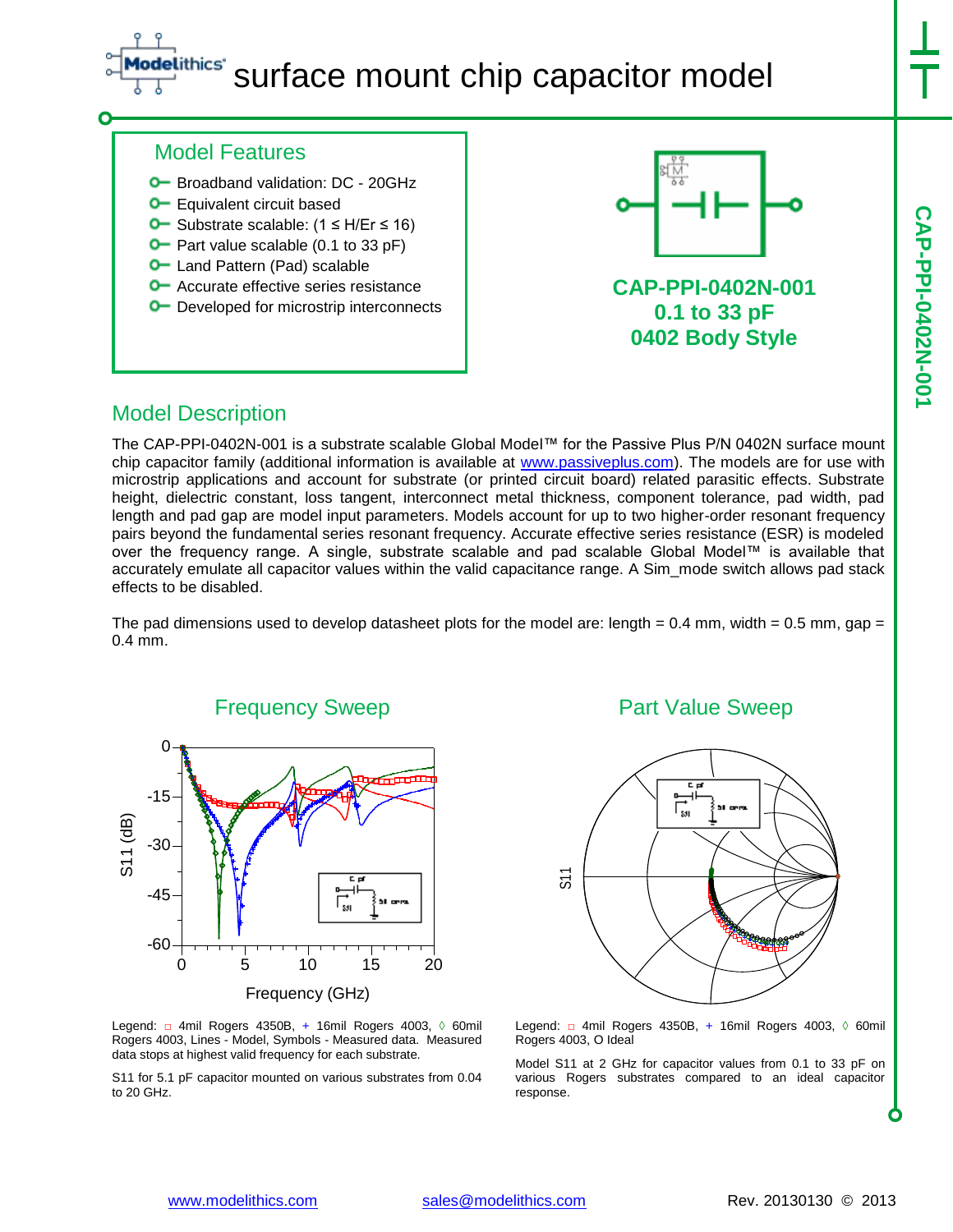

# Technical Notes

- Two–port S-parameters were measured using a vector network analyzer and onboard probing with calibration referenced to the outside edges of the component pad stack.
- Capacitors were measured in a series microstrip configuration. Models for alternative interconnect configurations (e.g. coplanar waveguide) are available upon request.
- Substrates used to extract the models: 4 mil Rogers 4350B, 16mil Rogers 4003, and 60mil Rogers 4003.
- Typical range of valid substrate types (substrate height H in mils and dielectric constant Er):

#### **1 ≤ H/Er ≤ 16**.

- Effective series resistance (ESR) was measured using a 34A Boonton Coaxial Resonator Line.
- Highest frequency for measurement validation: 6GHz (60 mil RO4003), 14 GHz (16 mil RO4003), and 20 GHz (4 mil RO4350B)
- Multiple simulation modes (Sim\_mode) are available - full mode, ideal mode and no pad stack.

## Device in Position



## Capacitor Values (pF)

| 0.1 | 0.2            | 0.3 | 0.4 | 0.5 | 0.6 | 0.7 | 0.8 | 0.9 |
|-----|----------------|-----|-----|-----|-----|-----|-----|-----|
| 1   | 1.1            | 1.2 | 1.3 | 1.4 | 1.5 | 1.6 | 1.7 | 1.8 |
| 1.9 | $\overline{2}$ | 2.1 | 2.2 | 2.4 | 2.7 | 3   | 3.3 | 3.6 |
| 3.9 | 4.3            | 4.7 | 5.1 | 5.6 | 6.2 | 6.8 | 7.5 | 8.2 |
| 9.1 | 10             | 11  | 12  | 13  | 15  | 16  | 18  | 20  |
| 22  | 24             | 27  | 30  | 33  |     |     |     |     |

Highlighted capacitor values are measurement-based models. Other models found via interpolation. Table shows 50 part values in the model range based on manufacturer's datasheet.

# PC Board Footprint



13.78(0.35) ≤ PADL ≤ 27.17(0.69) 19.68(0.5) ≤ PADW ≤ 32.28(0.82) 13.78(0.35) ≤ PADG ≤ 17.72(0.45)

Units in mils (mm)

#### Reference Planes

### Model Input Parameters

- C Nominal component value in pF.The full parasitic model is invoked if the part value is within the valid limits of the model, otherwise an ideal element model is used.
- Subst Microstrip substrate instance name. The model will reference the named substrate instance to obtain values for H, Er, T and TanD.
- Sim\_mode 0 for full parasitic model, 1 for ideal element, 2 for removing pad effects.
- Pad\_mode 0 for default to Sim\_mode, 1 for pads always in layout, 2 for pads never in layout
- Tolerance Tolerance of the part value. The nominal value for this parameter should be set to 1. Use for statistical distribution.
- Pad\_Width Width of land patter footprint
- Pad Length Length of land pattern footprint
- Pad Gap Gap between land pattern footprint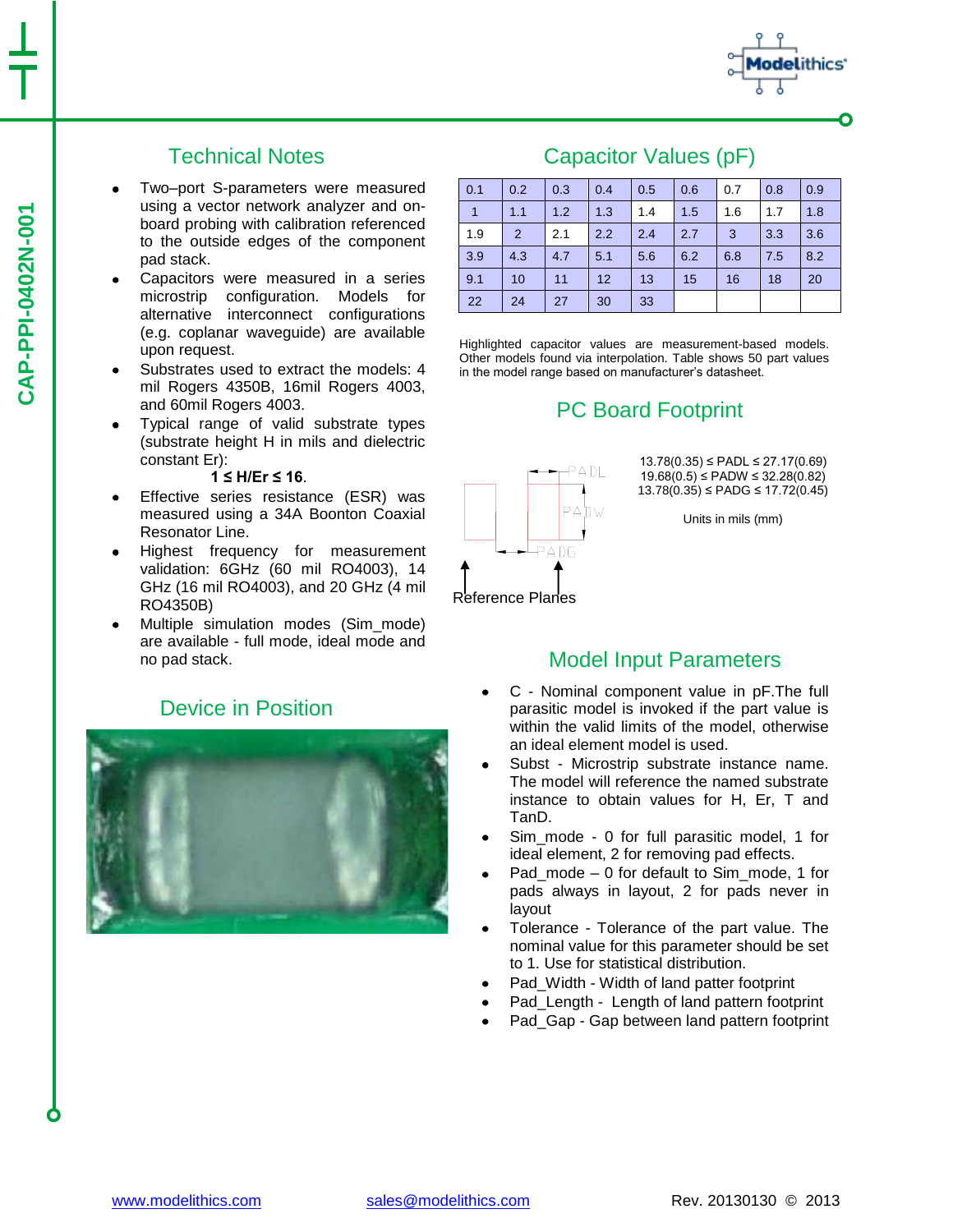

## Typical Measured Series 2-port S–parameter Data vs. Simulated Data



Legend: □ 0.2 pF, + 2.7 pF, 0 27 pF, Solid lines - Model data, Symbols - Measured data



## Effective Capacitance

Legend: Red solid lines - Model response on 60 mil Rogers 4003 Blue symbols - Measurement on 60 mil Rogers 4003 Note: Plot is based on selected part values from 0.1-33pF from the manufacturer's Q-factor plot in their part's datasheet.